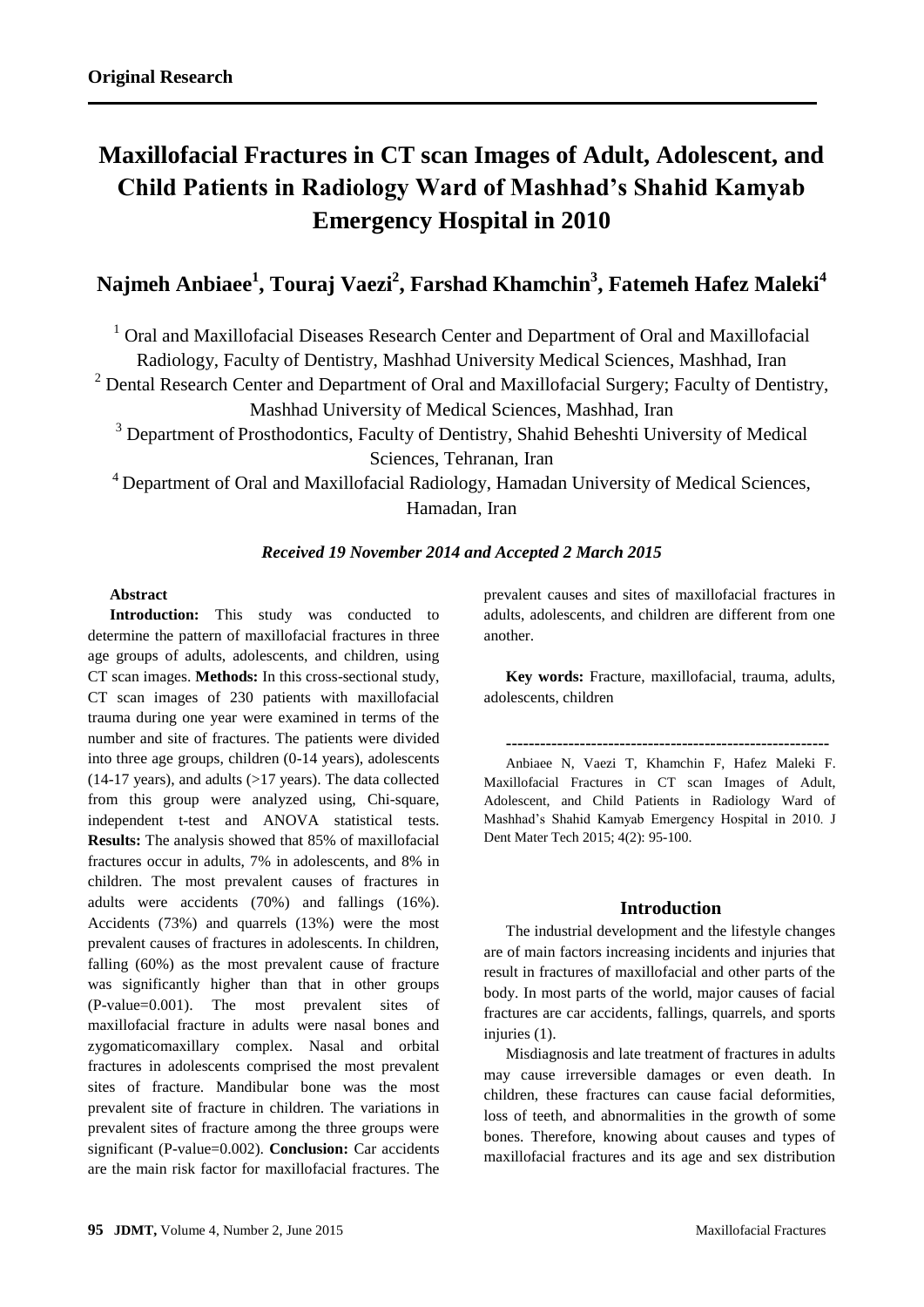can lead to early and accurate diagnosis of injuries and their better treatment.

Car accidents are the main cause of maxillofacial fractures in Iran (2-5). Considering that Mashhad receives maximum number of passengers within one year and, consequently, has a lot of road accident victims who are mainly transferred or referred to Trauma Emergency Center of Shahid Kamyab Hospital, it is necessary to conduct more studies on traumatic patients.

This study was conducted to examine maxillofacial fractures, using CT scan images, in three age groups of adults, adolescents, and children, separately, during the year 2010. In this respect, the variation in prevalence of maxillofacial fractures in different age groups would be determined, and the results could be used to increase public awareness, correct diagnosis, and timely treatment.

#### **Materials and Methods**

In this study, CT scan images of 553 maxillofacial traumatic patients going to Mashhad's Shahid Kamyab Emergency Hospital from Mar. 2010 to Feb. 2011 (one Persian year) were examined. The images were taken using Spiral CT Scan machine with 5 mm slice thickness, maximum voltage 130 kVp, and 250 mA, (Siemens, Germany). A general radiologist, an oral and maxillofacial radiologist, and an oral and maxillofacial surgeon separately examined the number and site of fractures in the CT images. Each of these specialists could change the window, level, and size of the images in axial and coronal sections for more accurate examination of the fractures. In case of a disagreement on each of the above variables, the opinion of the majority was applied. The above information along with age, sex, and cause of fracture of patients were recorded in a checklist. The patients were divided into three age groups, including children (0-14 years), adolescents (14-17 years), and adults (>17 years). The data collected from the three groups were analyzed and compared together using Chi-square, independent T-test and ANOVA statistical tests.

#### **Results**

In this cross-sectional study, CT scan images of 553 maxillofacial traumatic patients going to radiology ward of Mashhad's Shahid Kamyab Emergency Hospital were examined. Maxillofacial fractures were detected in CT scan images of 230 patients (42%).

The fractures occurred in 85% of the adults, 7% of the adolescents (14-17 years), and 8% of the children (0-14 years) suffered maxillofacial fractures. Female and male patients of the study comprised 11% and 89%, respectively. The ratio of males to females in the child, adolescent, and adult groups was 2.5, 14, and 9, respectively. Table 1 shows the sex distribution for different age groups of the patients.

The mean number of fracture sites was reported 3.59±0.207 for every patient. However, in children, adolescents, and adults, it was reported 3.4±0.613, 4.06±0.752, 3.57±0.230, respectively. There was no significant difference among the number of fractures in ANOVA result (P-value=0.859).

The most prevalent cause of fractures in adults and adolescents was car accidents, while, the second prevalent cause in adults and adolescents was fallings and quarrels, respectively. The adolescent quarrels comprised the highest percentage of prevalence among the three groups. In the children, falling was more prevalent than other causes of fracture (Table 2).

In adult and adolescent groups, fractures were most frequent in hard tissues of nasal bone. The second most prevalent sites of fracture in adults and adolescents were the zygomaticomaxillary complex (ZMC) and orbital bones, respectively. Nasal bone and orbital fractures in adolescents respectively comprised the most prevalent sites of maxillofacial fracture. No fracture was seen in zygomaticomaxillary bone of adolescents. The sphenoid bone showed the least frequent fracture in adults. In children, the most prevalent site of fracture was the mandible, then, the orbital and nasal bones. No ZMC fracture was detected in children (Table 3). The Chi square test showed a significant difference in fracture sites of the three groups (P-value=0.002).

|        | ັ         |            |           |            |           |            |  |  |
|--------|-----------|------------|-----------|------------|-----------|------------|--|--|
| Age    | Child     |            |           | Adolescent | Adult     |            |  |  |
| Sex    | Frequency | Percentage | Frequency | Percentage | Frequency | Percentage |  |  |
| Male   | 14        | 70%        | 14        | 93%        | 176       | 90%        |  |  |
| Female |           | 30%        |           | 7%         | 1 Q       | 10%        |  |  |
| Total  | 20        | 100%       |           | 100%       | 195       | 100%       |  |  |

**Table 1.** The sex distribution for different age groups of the patients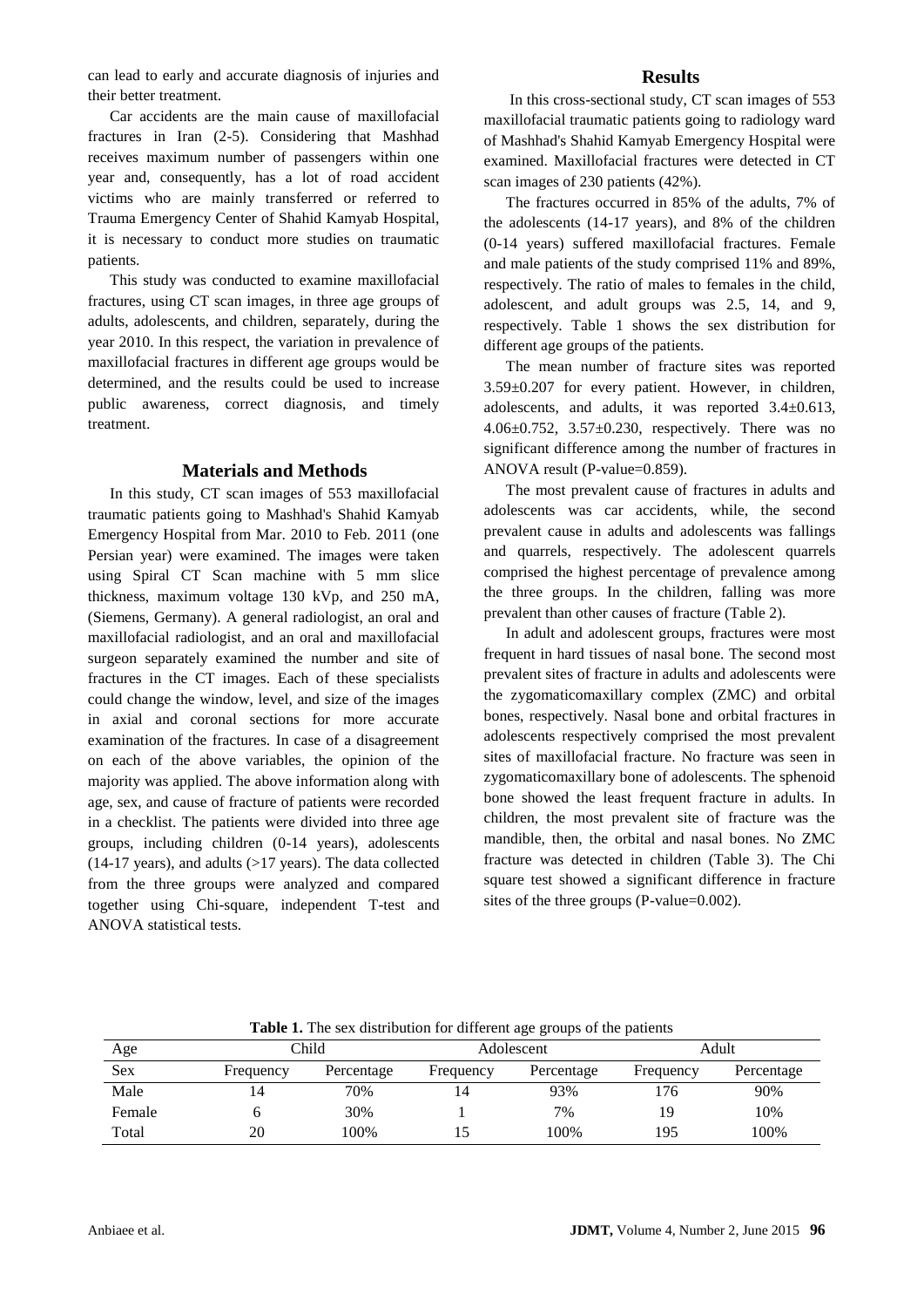| Cause of fracture | Age    |     |             |      |          |     |  |
|-------------------|--------|-----|-------------|------|----------|-----|--|
|                   | Adults |     | Adolescents |      | Children |     |  |
| Car accident      | 137    | 70% | 11          | 73%  | 8        | 40% |  |
| Falling           | 32     | 16% |             | 6.5% | 12       | 60% |  |
| Quarrel           | 21     | 11% |             | ??%  | 0        | 0   |  |
| <b>Sports</b>     |        | 3%  |             | 6.5% |          | 0   |  |
| Total             | 195    |     | 15          |      | 20       |     |  |

**Table 2.** The distribution for causes of fracture in different age groups of the patients

**Table 3.** The distribution of fracture sites in children, adolescents, and adults in order of the prevalence in CT scan images

| Fracture site  |                      | $\frac{1}{2}$<br>Children |            | Adolescents      |            | <b>Adults</b> |            |
|----------------|----------------------|---------------------------|------------|------------------|------------|---------------|------------|
|                |                      | Frequency                 | Percentage | Frequency        | Percentage | Frequency     | Percentage |
| Hard tissues   | Nosal bone           | 8                         | 11.8%      | 10               | 16.4%      | 83            | 11.9%      |
|                | ZMC                  | $\theta$                  | 0.0%       | 2                | 3.3%       | 68            | 9.8%       |
|                | Orbit                | 8                         | 11.8%      | 7                | 11.5%      | 57            | 8.2%       |
|                | Maxillary sinus      | 2                         | 2.9%       | 5                | 8.2%       | 54            | 7.7%       |
|                | mandible             | 13                        | 19.1%      | 4                | 6.6%       | 53            | 7.6%       |
|                | Zygomatic bone       |                           | 1.5%       | $\boldsymbol{0}$ | 0.0%       | 40            | 5.7%       |
|                | Le Fort              |                           | 1.5%       | 1                | 1.6%       | 39            | 5.6%       |
|                | Frontal bone         | 6                         | 8.8%       | 3                | 4.9%       | 23            | 3.3%       |
|                | Maxillary bone       | 1                         | 1.5%       | $\boldsymbol{0}$ | 0.0%       | 22            | 3.2%       |
|                | <b>Frontal Sinus</b> | 2                         | 2.9%       | 4                | 6.6%       | 16            | 2.3%       |
|                | Suture               | 1                         | 1.5%       | 1                | 1.6%       | 16            | 2.3%       |
|                | Zygomatic arch       | 1                         | 1.5%       | $\boldsymbol{0}$ | 0.0%       | 16            | 2.3%       |
|                | Sphenoid bone        | 2                         | 2.9%       | 3                | 4.9%       | 5             | 0.7%       |
| Soft<br>tissue | Sinus                | 14                        | 20.6%      | 8                | 13.1%      | 100           | 14.3%      |
| involvement    | Preorbital           | 3                         | 4.4%       | 1                | 1.6%       | 35            | 5.0%       |
|                | Nasal cavity         | 3                         | 4.4%       | 4                | 6.6%       | 30            | 4.3%       |
|                | Cheek                | 2                         | 2.9%       | 5                | 6.6%       | 30            | 4.3%       |
|                | Pneumocephalus       | $\Omega$                  | 0.0%       | 3                | 4.9%       | 6             | 0.9%       |
|                | Total                | 68                        | 100%       | 61               | 100%       | 697           | 100%       |

The results showed that frequent sites of fracture with various traumatic causes were different from one another, and this difference was statistically significant (P-value=0.01). Therefore, bones that mostly fractured in accidents and quarrels, fallings, and sports incidents comprised the nasal bone, mandible, and orbital bone, respectively.

The most frequent site of fracture in males was the nasal bone, then, orbital and ZMC bones, while, the most frequent site of fracture in females was the nasal bone, then, the mandible.

The results showed the presence of hematoma or soft tissues involvement in sinuses was observed in 21% of children, 13% of adolescents, and 14% of adults. In all the three groups, the most prevalent symptom of fracture was the hematoma or soft tissues in sinuses. The prevalence of fractures varied in different seasons and months of the year, as maximum fractures

occurred in July-August (23%), and minimum fractures occurred in January-March (0.6%). The summer season with 53% of reported fractures was the most eventful period of the year.

#### **Discussion**

The present study on traumatic patients of Mashhad's Shahid Kamyab Emergency Hospital revealed that 85% of the maxillofacial fractures occurred in adults, and 15% of the fractures occurred in adolescents and children. This result conformed to that of Vya's study conducted on maxillofacial fractures of adolescents and children in California, USA (5). Moreover, Gadre in India (3), Adeyemo in Nigeria (6) and Qudah in Jordan (7) reported the most frequent fractures in adults. This result is the consequence of the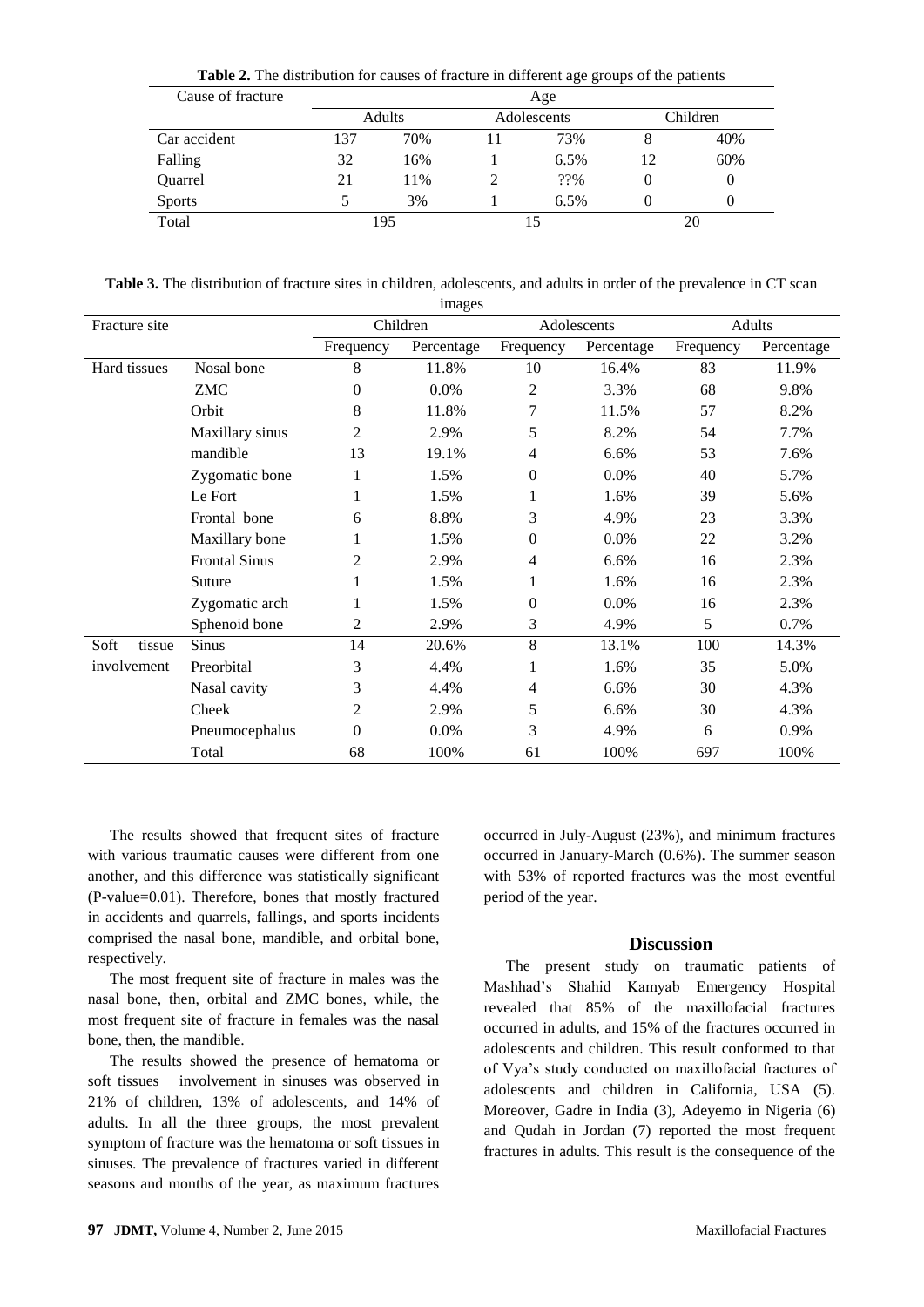cause of maxillofacial fractures of which the most frequent in Iran is car accident.

In the present study, the most common cause of fractures was car accident with a much higher percentage than that of other causes (70% to 30%). This result agreed with that of studies by Gadre in India (3) Khorasani in Qazvin, Iran (8), Kadkhodaie in Rasht, Iran (4), Chandra in India (9), Adeyemo in Nigeria (6), Qudah in Jordan (7). However, Rood in South Africa (10) and Malara in Poland (11) reported the quarrels as the most frequent cause of maxillofacial fractures. The quarrels were also a major cause of maxillofacial fractures in the U.S., Australia, and France (5). This indicated that developed countries had drawn upon successful strategies for reducing accidents. Car accidents were the most prevalent cause of fractures in adolescents of the present study. This result was the same as that obtained in Brazil (12). Similar to the studies performed by Adeyemo in Nigeria (6), Qudah in Jordan (7), and Scariot in Brazil (12) and Zhou in Korea (13) the present study showed that fallings were significantly more prevalent than other causes in the child group which might be due to children's failure to concentrate on their motor activities.

Although the fracture of mandible was rather highly prevalent (7.6%) in this study, the most frequent fracture site in adults was the nasal bone, then, ZMC (14-16). The studies by Gadre(3), Kadkhodai (4), Rood (10), Adeyemo (6), and Qudah (7) reported mandible as the most frequent fracture site in adults. The reason might be that when mandibular fracture is detected in extraoral radiographs, which are mainly panoramic, patients, do not undergo CT scan imaging. Therefore, it is noteworthy to mention that all traumatic patients, even those without specific clinical symptoms, should be undergone CT scan imaging.

Based on the results of this study, the most frequent fracture site in adolescents was the nasal bone. This result conformed to that of Cavalcanti (17) and Kim's study (18). However, the studies by Chrcanovic (19), Imahara (20), and Oqunlewe (21) showed mandible, then, the nasal bone as the most frequent fracture sites. It should be mentioned that the nasal bone is the most raised and elegant facial bone, so that, it might fracture simultaneous to other midface fractures.

In the present study, there was a statistically significant correlation between the site and the cause of fractures in males, as the nasal bone mostly fractured in accidents and quarrels, and mandible mostly fractured in fallings. In children, whose major cause of maxillofacial fractures was the falling, mandible fractured more than other bones. This might be due to the prominence of the chin bone colliding with the ground. People may unconsciously avoid facing with the ground when

falling, and consequently, they inhibit the nasal bone fracture.

The results of this study revealed that the body of the mandible significantly fractured more than other parts of the bone. The condylar part was the second most frequent fracture site of mandible. This result agreed with that of the studies by Adeyemo (6), Qudah (7) and Khorasani (8). Moreover, Chapman introduced condyle as the most frequent fracture site of mandible (22). The reason might be that Chapman had classified the parasymphyseal region apart from the body, while, studies similar to the present study considered the parasymphyseal region as a part of the body.

Scariot also introduced the condylar region as the most frequent site for mandibular fracture in children (12). This might be due to the weakness of the subcondylar region in children and requires more comprehensive studies.

In the present study and Hwang's study (23), the orbital floor fracture was the most significantly frequent fracture in adults and adolescents. In Chapman's study, the orbital roof fracture was frequent more than other maxillofacial fractures in people younger than 17 years old (22). In the present study, the most frequent orbital fracture in children occurred in the orbital roof. This might be due to the incomplete pneumatisation of maxillary sinus in childhood that results in thicker orbital floor in children than that in adults.

In all the three groups of this study, the incidence of posttraumatic hematoma or soft tissues in maxillary sinus was more frequent than other conditions. The reason might be that the maxillary sinus would be involved in many midface fractures, such as ZMC, nasal bone, and orbital floor fractures, and because of its cavity-like shape, hematoma is stored in it.

Considering that Mashhad is a tourist attraction, the most frequent causes of fractures in this study was car accidents, and most people went on a trip in summer, the incidents resulting in the fractures mostly occurred in summer.

It can be concluded that car accidents were the major risk factor of fractures in Mashhad. The causes, sites, and patterns of maxillofacial fractures varied in the three groups of children, adolescents, and adults. The most frequent cause and site of maxillofacial fracture in children were, respectively, fallings and the mandible. However, the most frequent cause and site of maxillofacial fracture in adults and adolescents were car accidents and the nasal bone, respectively. The cause and site of fractures in children differed from those of adults and adolescents. The pattern of fracture in adolescents was similar to that in adults.

Given that car accidents are the main cause of fractures in Iran, promoting the culture of driving and recommending drivers to follow traffic rules and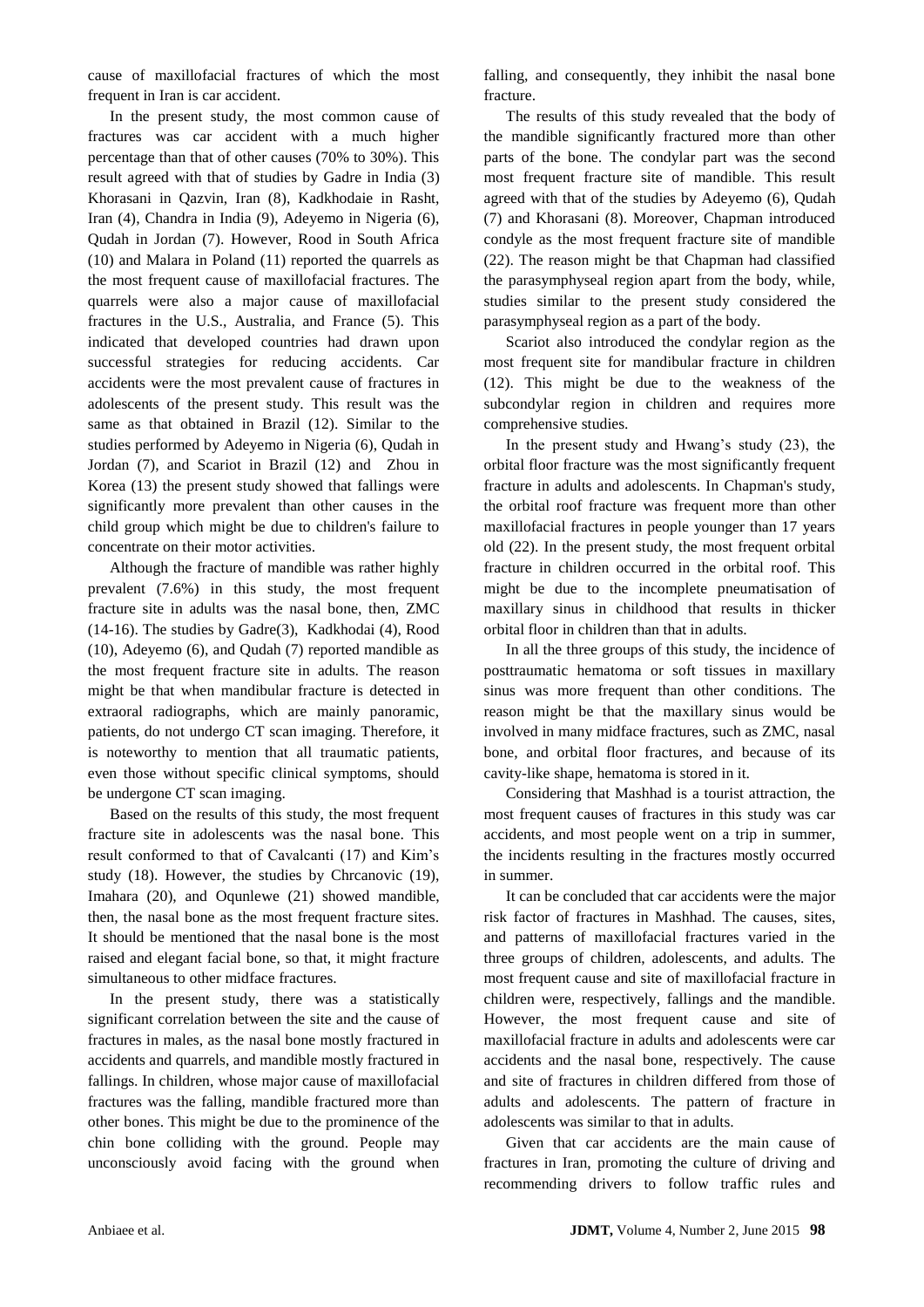regulations and use safety belt can reduce severity of injuries and, consequently, fractures in patients. Preventing children from falling as much as possible is way of reducing maxillofacial fractures.

#### **References**

- 1. Hupp JR, Ellis E, Tucker MR. Contemporary oral and maxillofacial surgery. Elsevier, Mosby, 2013.
- 2. Anbiaee N, Ahmadian A, Bagherpour A, Ghaziani M. Two year evaluation of maxillofacial fractures in conventional radiographs of patients referring to radiology department of Mashhad Dental School. Journal of Mashhad Dental School 2014;38:1-8.
- 3. Gadre S, Halli Rr, Joshi S. Incidence and Pattern of Cranio-Maxillofacial Injuries: A 22 year Retrospective Analysis of Cases Operated at Major Trauma Hospitals/Centres in Pune, India. J Maxillofac Oral Surg 2013;12:372-8.
- 4. Khadkhodaie MH. Three-year review of facial fractures at a teaching hospital in northern Iran. Br J Oral Maxillofac Surg 2006;44:229-31.
- 5. Vyas RM, Dickinson BP, Wasson KL, Roostaeian J. Pediatric facial fractures: current national incidence,distribution, and health care resource use. J Craniofac Surg 2008;19:339-49.
- 6. Adeyemo W, Ladeinde A, Ogunlewe M, James O. Trends and characteristics of oral and maxillofacial injuries in Nigeria: a review of the literature. Head Face Med 2005;1:7.
- 7. Qudah MA, AL-Khateeb T, Bataineh AB, Rawashdeh MA. Mandibular fractures in Jordanians: a comparative study between young and adult patients. J Craniomaxillofac Surg 2005;33:103-6.
- 8. Khorasani M, Khorasani B. The epidemiology of mandibular fractures in Qazvin Province, Iran a retrospective study. Reasearch Journal of Biological Science 2009;4:738-42.
- 9. Chandra Shekar BR, CVK Reddy. A five-year retrospective statistical analysis of maxillofacial injuries in patients admitted and treated at two hospitals of Mysore city. Indian J Dent Res 2009;19:304-8.
- 10. Rood GJ, Van Wyk PJ, Botha SJ. Mandibular fractures: an epidemiological survey at the Oral and Dental Hospital, Pretoria. SADJ 2007;62:270, 272-4.
- 11. Malara P, Malara B, Drugacz J. Characteristics of maxillofacial injuries resulting from road traffic accidents: a 5 year review of the case records from Department of Maxillofacial Surgery in Katowice, Poland. Head Face Med 2006;2:27.
- 12. Scariot R, de Oliveira IA, Passeri LA, Rebellato NL. Maxillofacial injuries in a group of Brazilian subjects under 18 years of age. J Appl Oral Sci 2009;17:195-8.
- 13. Zhou HH, Ongodia D, Liu Q, [Yang](http://scholar.google.com/citations?user=p4cj19UAAAAJ&hl=en&oi=sra) RT. [Incidence](http://www.sciencedirect.com/science/article/pii/S0165587612007197)  [and pattern of maxillofacial fractures in children](http://www.sciencedirect.com/science/article/pii/S0165587612007197)  [and adolescents: A 10 years retrospective cohort](http://www.sciencedirect.com/science/article/pii/S0165587612007197)  [study.](http://www.sciencedirect.com/science/article/pii/S0165587612007197) Journal of Pediatric 2013[;77:](http://www.sciencedirect.com/science/journal/01655876/77/4)494-8.
- 14. White SC, Pharoah MJ. Oral radiology: principles and interpretation: Elsevier Health Sciences. Elsevier, Mosby, 2014.
- 15. Som PM., FACR MD. Head and neck imaging: Volume 1: Elsevier Health Sciences.  $5<sup>th</sup>$  ed. 2011; 7:506.
- 16. Patel R, Reid RR. [Poon](http://www.sciencedirect.com/science/article/pii/S0887217112000704) CS, Multidetector Computed Tomography of Maxillofacial Fractures: The Key to High-Impact Radiological Reporting. J Orbital and ENT Emergencies 2012;33:410-7.
- 17. Cavalcanti AL, Melo TR. Facial and oral injuries in Brazilian children aged 5-17 years: 5-year review. Eur Arch Paediatr Dent 2008;9:102-4.
- 18. Kim SH, Lee SH, Cho PD. Analysis of 809 Facial Bone Fractures in a Pediatric and Adolescent Population. J Arch Plast Surg 2012;39:606-11.
- 19. Chrcanovic BR, Abreu MH, Freire-Maia B, Souza LN. Facial fractures in children and adolescents: a retrospective study of 3 years in a hospital in Belo Horizonte, Brazil. Dent Traumatol 2010;26:262-70.
- 20. Imahara SD, Hopper RA, Wang J, Rivara FP. Patterns and outcomes of pediatric facial fractures in the united states: a survey of the National Trauma Data Bank. J Am Coll Surg 2008;207: 710-6.